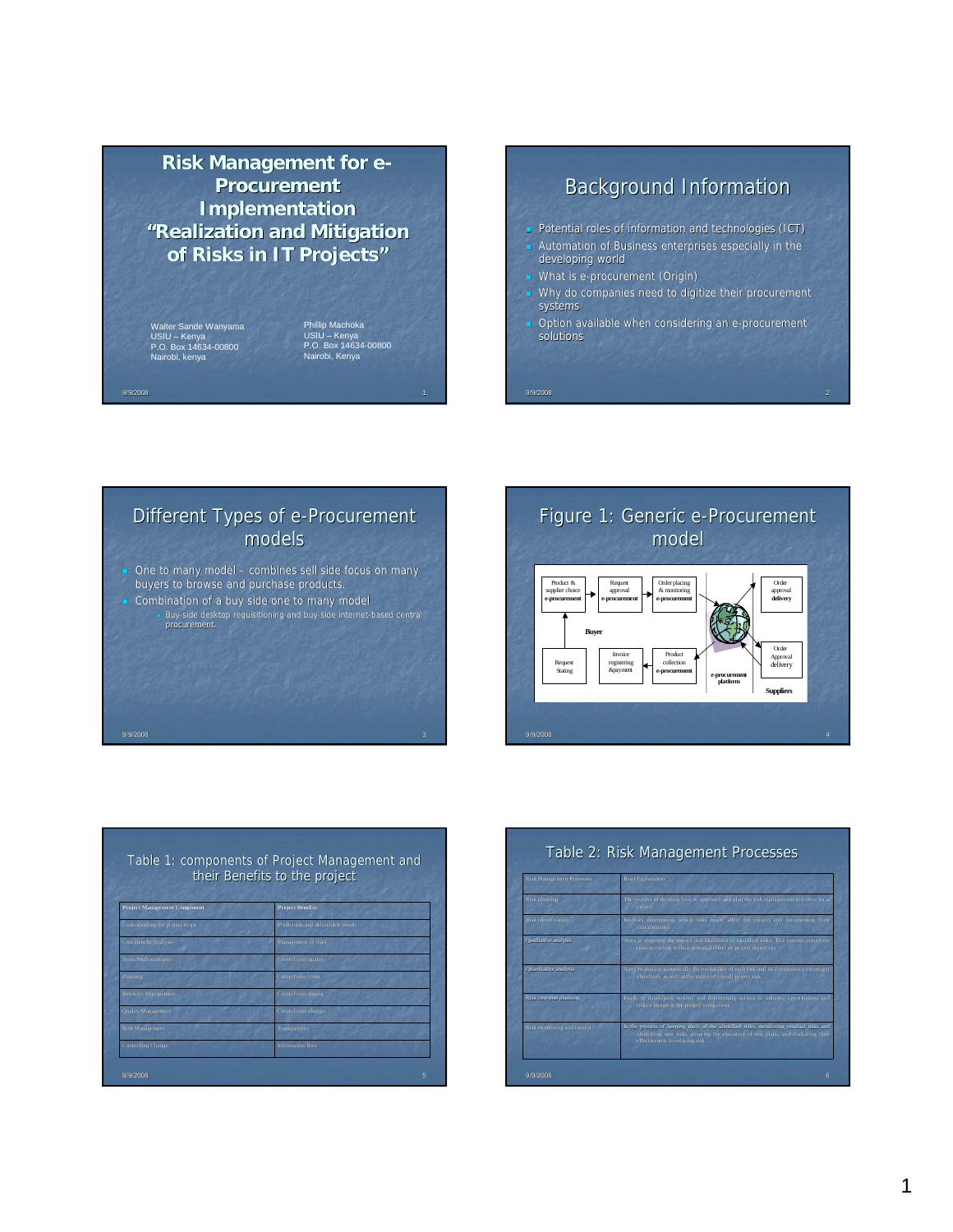

| Name                            | The simpler the better                                                                       |
|---------------------------------|----------------------------------------------------------------------------------------------|
| Definition                      | Understandable for everyone who is going to use it                                           |
| Usage                           | Reason of indicator introduction and expectations from its usage                             |
| <b>Frequency of measurement</b> | How often it will be computed and which period of time is taken into<br>consideration        |
| Source parameters               | Data collection method and data come from where                                              |
| Estimation                      | Formula or rule according to which source parameters are transformed into<br>indicator value |







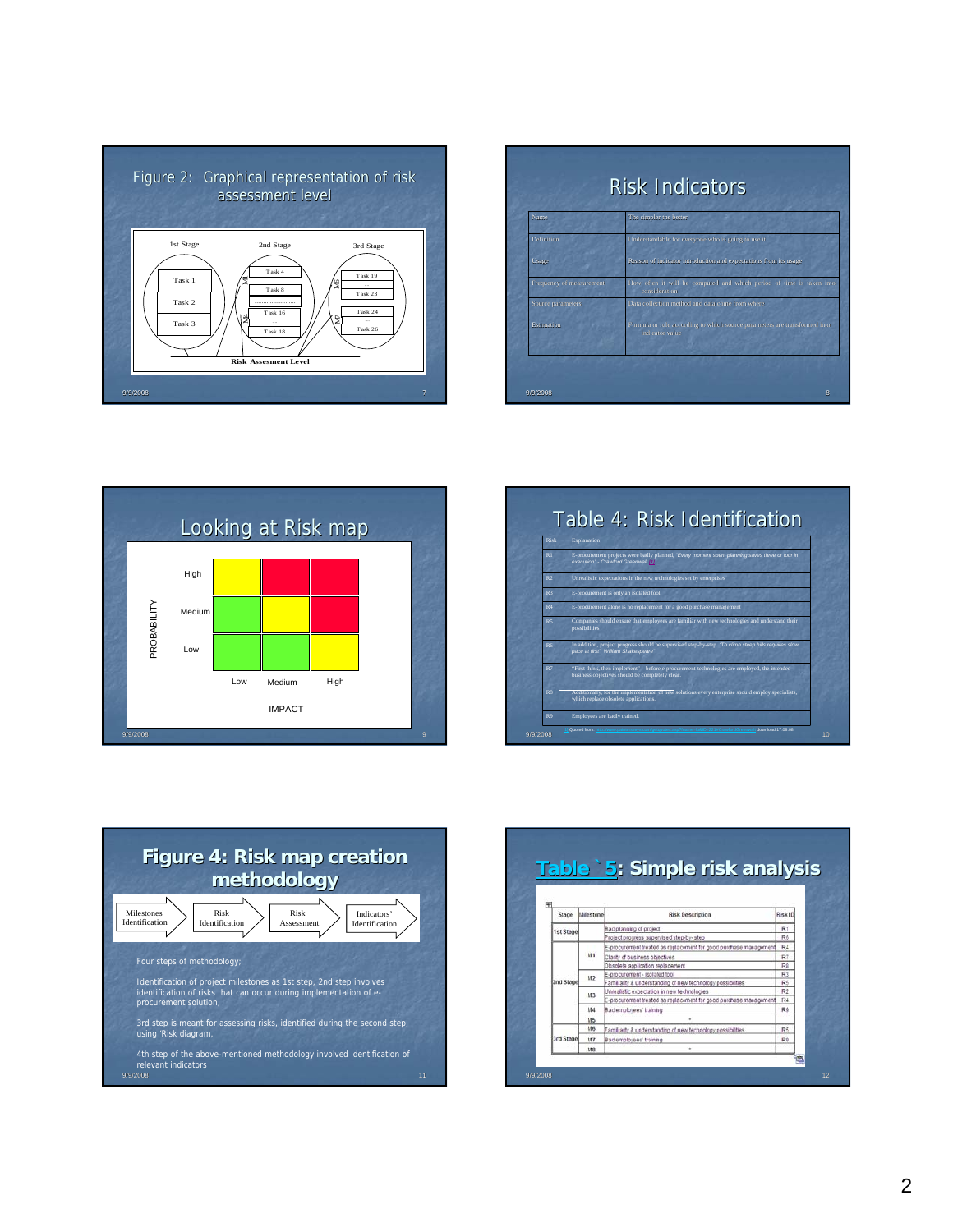| <b>Table 7. Categorization of</b><br>risk's (People, Process,<br><b>Technology - PPT)</b> |               |                      |                   |  |
|-------------------------------------------------------------------------------------------|---------------|----------------------|-------------------|--|
| REASON FOR E-PROCUREMENT PROJECTS FAILURE                                                 | <b>PEOPLE</b> | <b>RISK CATEGORY</b> |                   |  |
| R1. Bad planning of project                                                               |               | <b>PROCESS</b>       | <b>TECHNOLOGY</b> |  |
| R2. Unrealistic expectations in new technologies                                          |               |                      |                   |  |
| R3. E-procurement - isolated tool                                                         |               |                      |                   |  |
| R4. E-procurement treated as replacement for good purchase<br>management                  |               |                      |                   |  |
| Familiarity & understanding of new technologies<br>RS.<br>possibilities                   |               |                      |                   |  |
| R6. Project progress supervised step-by- step                                             |               |                      |                   |  |
| R7. Clarity of business objectives                                                        |               |                      |                   |  |
| R8. Obsolete application replacement                                                      |               |                      |                   |  |
| R9. Bad employees' training<br>9/9/2008                                                   |               |                      | 13                |  |

| probability measure |         |                    |                        |  |  |
|---------------------|---------|--------------------|------------------------|--|--|
| <b>IMPACT</b>       |         |                    |                        |  |  |
| Time                | Budget  | <b>PROBABILITY</b> | <b>RISK ASSESSMENT</b> |  |  |
| 4 weeks $<$         | $5\% <$ | p < 0.01           | I ow                   |  |  |
| 4-8 weeks           | 5-10%   | 0.01 < p < 0.1     | Medium                 |  |  |
| > R weeks           | > 10%   | p > 0.1            | High                   |  |  |